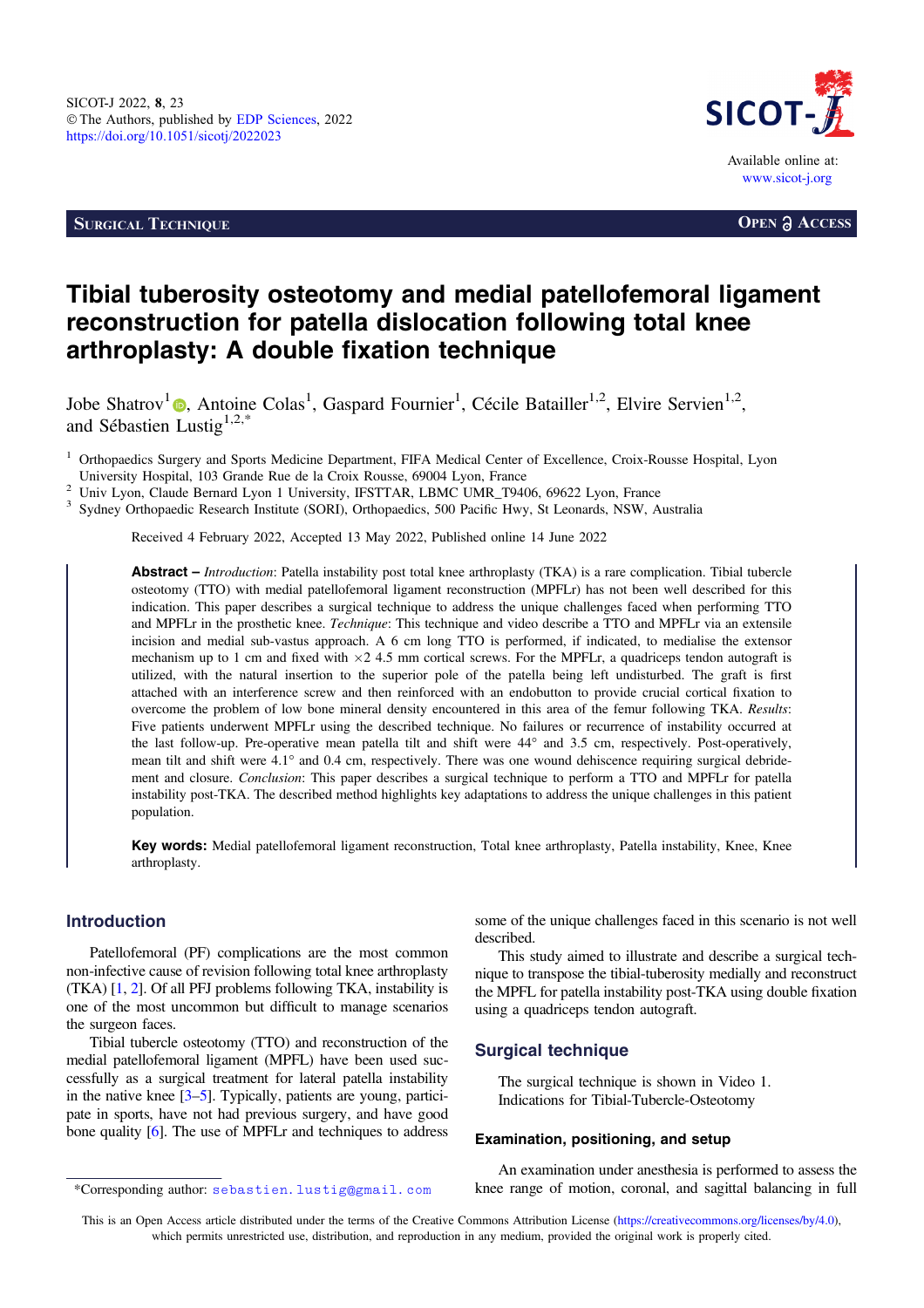<span id="page-1-0"></span>



Figure 1. Positioning and incision planning. Positioning the limb at  $90^{\circ}$  flexion will facilitate the exposure. The medial-sub vastus approach is performed, which aids later graft passage, allows access to the joint if arthrotomy is required, and facilitates a TTO if necessary. Skin incision will require utilizations of scars, however, it should be kept in mind the deeper dissection lies medial – depicted here by the blue dotted line.

extension and 90° flexion, presence of a J-sign, the mobility and reducibility of the patella, and the range of instability. Patella instability post-TKA may be a sign of imbalance, particularly in flexion, and a careful assessment of the prosthesis to check for this should be performed. The quadriceps muscle belly, and tendon should be palpated for any defects, which, if present, may require an alternative graft choice to be required to the one described in this technique. Positioning is shown in Figure 1.

#### Incision and exposure

A midline incision is preferred. In the case of multiple incisions, the more lateral approach is used to preserve blood supply to the skin flap. The length of the incision is dictated by the graft harvest, as well as any planned additional procedures such as a TTO. Typically, a length 10 cm superior to the patella is required for graft harvesting.

Access to the medial aspect of the femur and the joint, if necessary, is performed via a medial sub-vastus approach (Figure 1). Briefly, the aponeurosis of the muscle is incised in flexion, and the plane between muscle and fascia is developed by blunt dissection until the bone is reached. The leg is then positioned in extension, and a blunt retractor is placed between the muscle and capsule to allow the muscle to be retracted laterally. Particular attention should be paid to cauterizing a leash of vessels running along the bone surface deep to the muscle belly running in an oblique fashion towards the midline approximately 5–6 cm from the medial epicondyle [\(Figure 2\)](#page-2-0).

#### Tibial-tubercle-osteotomy

If TTO is to be performed, it is essential to do so before any soft tissue reconstruction because it will affect the length of the reconstruction.

A TTO to treat patella dislocation following TKA should be performed for the following indications:

- 1. Quadriceps shortening, for example, chronic or irreducible patella dislocation
- 2. J-Sign during examination under anesthesia
- 3. Severe patella Baja

TTO is performed using an oscillating saw to create an osteotomy 6 cm in length, 1.5 cm deep proximally, tapered distally, and hinged open from the medial side. The osteotomy is fixed using two 3.5 mm cortical screws. Medialization is performed up to a maximum of 10 mm or until the J-sign and proximalization are added in cases of quadriceps shortening or severe patella baja. In cases requiring proximalization, the osteotomy is adapted to preserve a 1 cm bone bridge to avoid conflict with the tibial tray.

#### Graft harvest and preparation

The graft is left attached to its insertion onto the patella. Care is taken to expose the tendon to its medial and lateral edges, following which 10 cm in length ([Figure 3A\)](#page-2-0) is harvested. A length of 10 cm is preferred, allowing for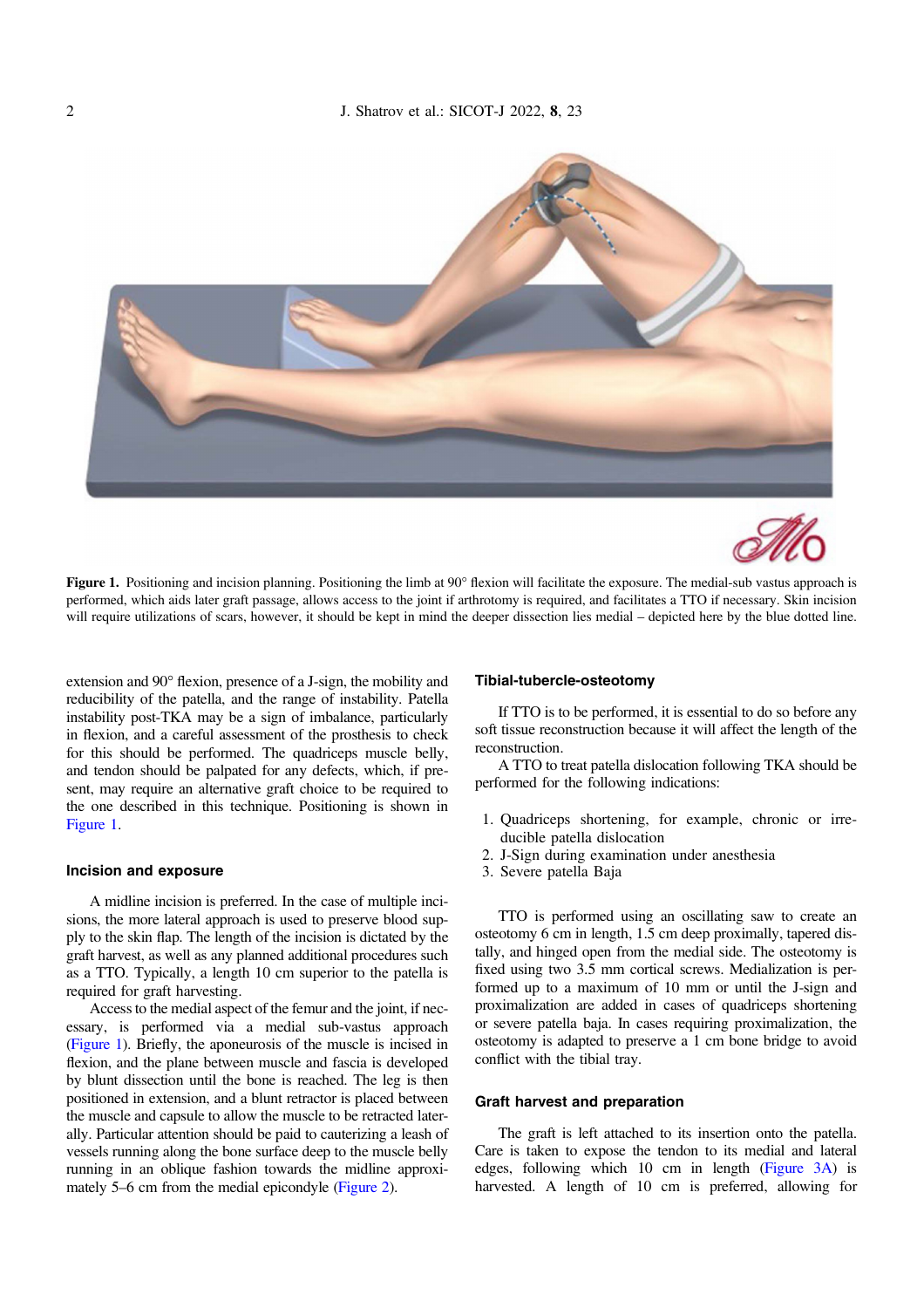<span id="page-2-0"></span>

Figure 2. Deep dissectio. A blunt retractor is placed beneath the muscle belly of the VMO, elevating it away from the medial side of the distal femur. The descending genicular vessels, accompanying veins, and vessels to vastus medialis should be identified and ligated or cauterized to avoid a post-operative hematoma.



Figure 3. (A) Graft harvest planning: 10 cm of the quadriceps tendon is performed, taking the medial 1/3 of the quadriceps tendon and whipstitching with a non-resorbable suture. The graft is left attached to the patella distally. A thin cuff of the tendon is left attached to the VMO to facilitate later closure of the defect. (B) Graft harvest: The quadriceps tendon has 3 and sometimes 4 layers that distally fuse but can still be defined more easily proximally where they become more distinct. The graft harvest should include the full thickness of the tendon.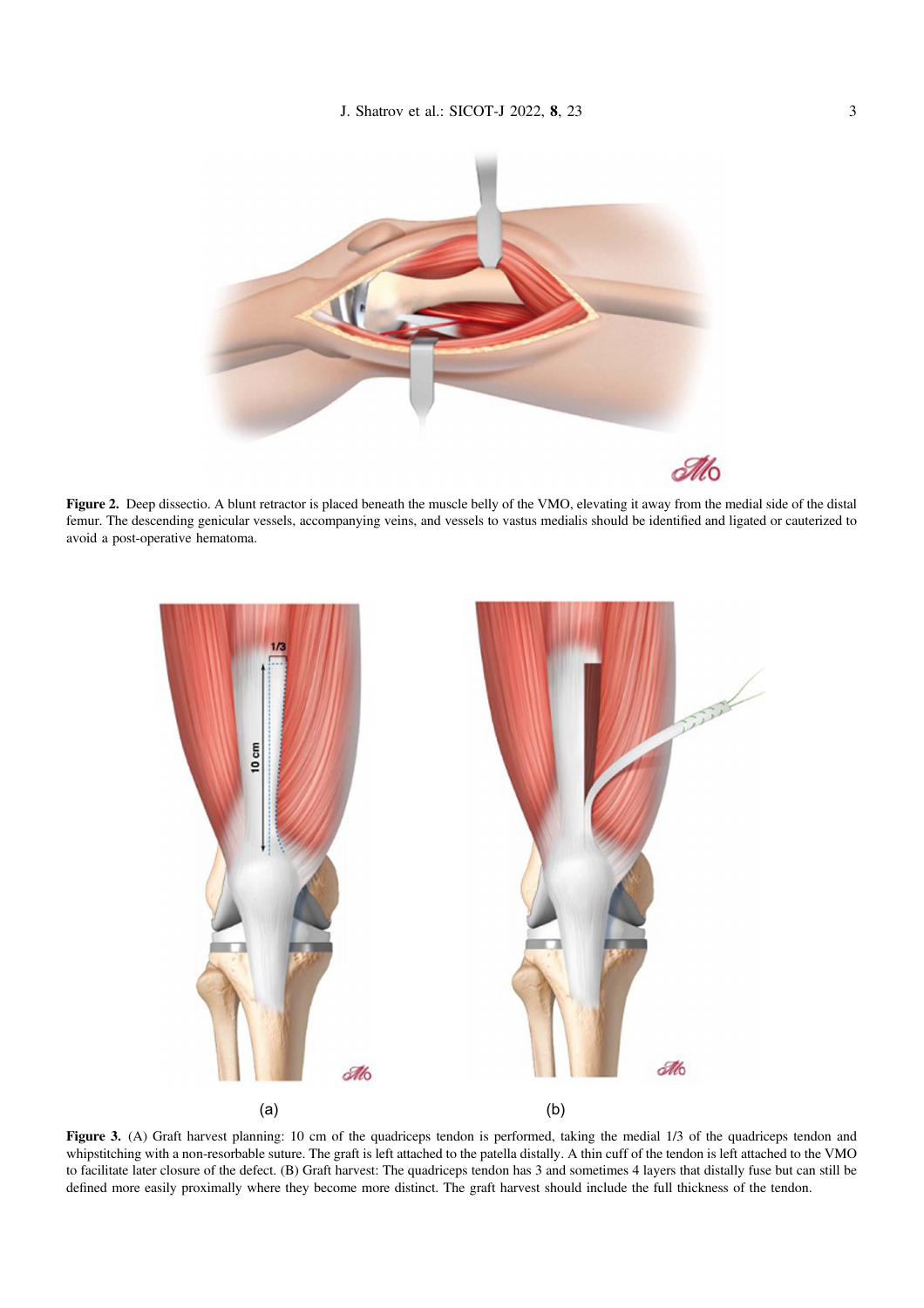<span id="page-3-0"></span>

Figure 4. (A) Graft passage: The graft is passed beneath vastus medialis muscle and is ready to pass into the femoral tunnel. (B) Femoral tunnel: The femoral tunnel is drilled starting midway between the adductor tubercle and the medial femoral epicondyle. Tunnel trajectory should aim approximately 30° proximally in order for the tunnel to exit through cortical bone on the lateral side of the distal femur rather than through cancellous bone. The native MPFL footprint (depicted here by the red square) is approximately halfway between the adductor tubercle and medial epicondyle.

6–7 cm length from the patella to the tunnel origin, and a minimum of 2, but preferably 3 cm of the graft to be in the tunnel. The tendon harvested is divided proximally and left attached to the patella distally ([Figure 3B\)](#page-2-0). The medial third of the tendon is preferred as this does require the graft to be tunneled under or over the remaining quadriceps tendon. Once harvested, the free end of the tendon is whip stitched and passed beneath the muscle belly of vastus medialis (Figure 4A).

### Tunnel positioning

A femoral bone tunnel is created with the starting point at its anatomical origin. This has previously been described as arising from the medial upper 2/3 of the patella and attaching to the femur midway between the adductor tubercle and the medial femoral epicondyle (Figure 4B) [\[7](#page-8-0)]. Typically, we find that an intra-operative X-ray to confirm tunnel positioning is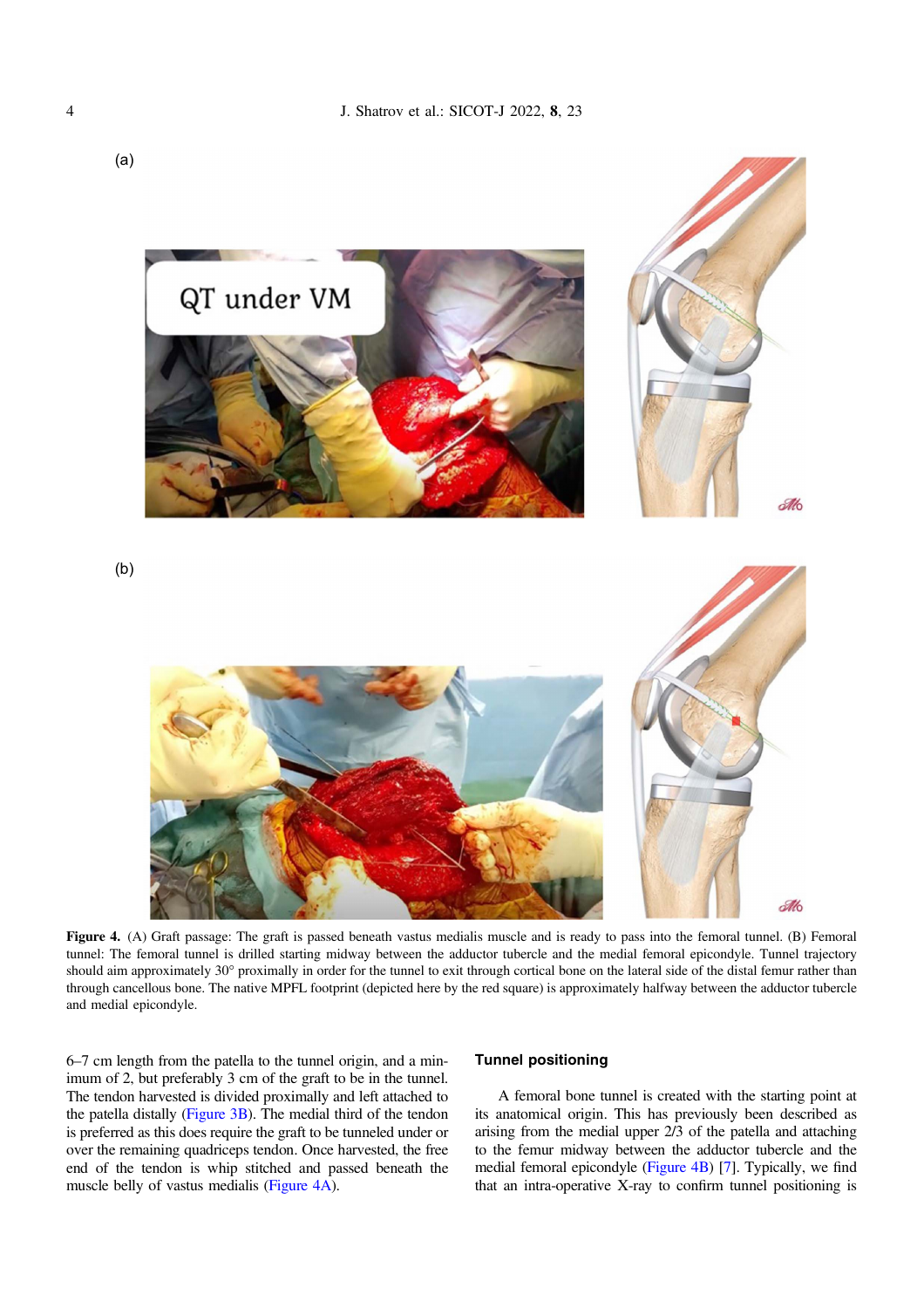not required due to the exposure, however, it can be performed at this point.

Before drilling the tunnel, a guidewire is inserted, the free ends of the whip stitch in the graft are wrapped around the guidewire, and the knee is ranged through an arc of  $90^\circ$  flexion to check for graft isometry. Adjustments are made depending on the isometry of the graft and the stability of the patella, for example, if the graft is loose in flexion, the position is moved posteriorly, too tight, and moves anteriorly, etc.

Once tunnel position has been deemed satisfactory, the guidewire is advanced through the contralateral cortex, aiming slightly proximally to avoid the prosthesis [\(Figure 4B](#page-3-0)). Next, a 4.5 mm cannulated drill is advanced through both cortices, and following this, a 6 mm cannulated drill is used to create a socket for the graft 30 mm in length. Next, the ends of the suture attached to the graft are passed through the islet of the guidewire, which is used to shuttle the graft through to the lateral side.

#### Graft tension and fixation

Graft tensioning is performed between 30 and  $45^{\circ}$  of flexion. Tension is determined by achieving the goal of the surgery, which is to correct tilt and allow  $100^{\circ}$  of flexion without subluxation or dislocation of the patella. Typically, more tension is required in the graft than what would be performed for a primary MPFL reconstruction in a younger active patient with a native knee joint.

Graft fixation is achieved first using an interference screw (Figure 5A). Next, an Endobutton CL (Smith & Nephew Endoscopy, Andover, MA) is loaded onto the two non-absorbable suture tails and tied down (Figure 5B). An important step of the cortical fixation is to ensure the button sits flush with the lateral cortex and no soft tissue interposition is present between the button and the cortical bone to avoid a springing effect on the graft or subsidence with time. [Table 1](#page-5-0) summarizes the technical pearls and pitfalls of this procedure.

#### Rehabilitation protocol

Post-operatively the patient is placed into a range-of-motion knee brace that allows a range of movement from 0 to  $90^{\circ}$  of flexion. The patient can fully-weight bear with the brace locked in full extension. Follow-up consultation at 6 and 12 weeks is performed with X-rays to look at patella height, tilt, and translation. If a TTO is performed, X-rays are taken until the radiographic union is achieved, which is usually 12 weeks following surgery.

All procedures performed were in accordance with the ethical standards of the institutional and national research committee and with the 1964 Declaration of Helsinki and its later amendments or comparable ethical standards.

#### **Results**

Between May 2019 and January 2021, five patients with a mean age of 73.4 years underwent MPFLr using the double fixation technique described for patella instability post-TKA. Patient baseline characteristics are presented in [Table 2](#page-5-0).



Figure 5. (A) Graft fixation: The graft is fixed first with an interference screw. Note tensioning is performed at  $30-45^{\circ}$ . (B) Double fixation: An endobutton is tied flush with the lateral femoral cortex using the free ends of the ship stitch from the graft. This is considered the critical step, and the button should be tied flush onto cortical bone.

Outcomes are presented in [Table 3](#page-6-0). No failures or recurrence of instability occurred at the last follow-up. Postoperatively, the mean tilt and shift were  $4.1^\circ$  and  $0.4 \text{ cm}$ , respectively (see for example in [Figures 6](#page-6-0) and [7\)](#page-7-0). One patient experienced wound dehiscence, which required wound debridement and closure, but did not develop a deep infection. Pre- and post-operative range of motion were similar, however, most patients had a flexion range reduced by approximately 10 following the surgery.

## **Discussion**

Patella instability post-TKA is a rare but difficult complication to manage. TTO and MPFLr have been described in the management of native patella instability, however, several important differences exist in the arthroplasty patient population that requires adaptation of the surgical technique. A crucial aspect of the MPFLr technique is the addition of cortical fixation to address the low bone density in the region of the femoral tunnel.

Surgical management of patella instability after TKA broadly follows one of two pathways [[8](#page-8-0)]. Either revision of components deemed to be malpositioned [\[9\]](#page-8-0) or patella stabilization with soft-tissue, bony or combined procedures [\[8](#page-8-0), [10](#page-8-0), [11](#page-8-0)].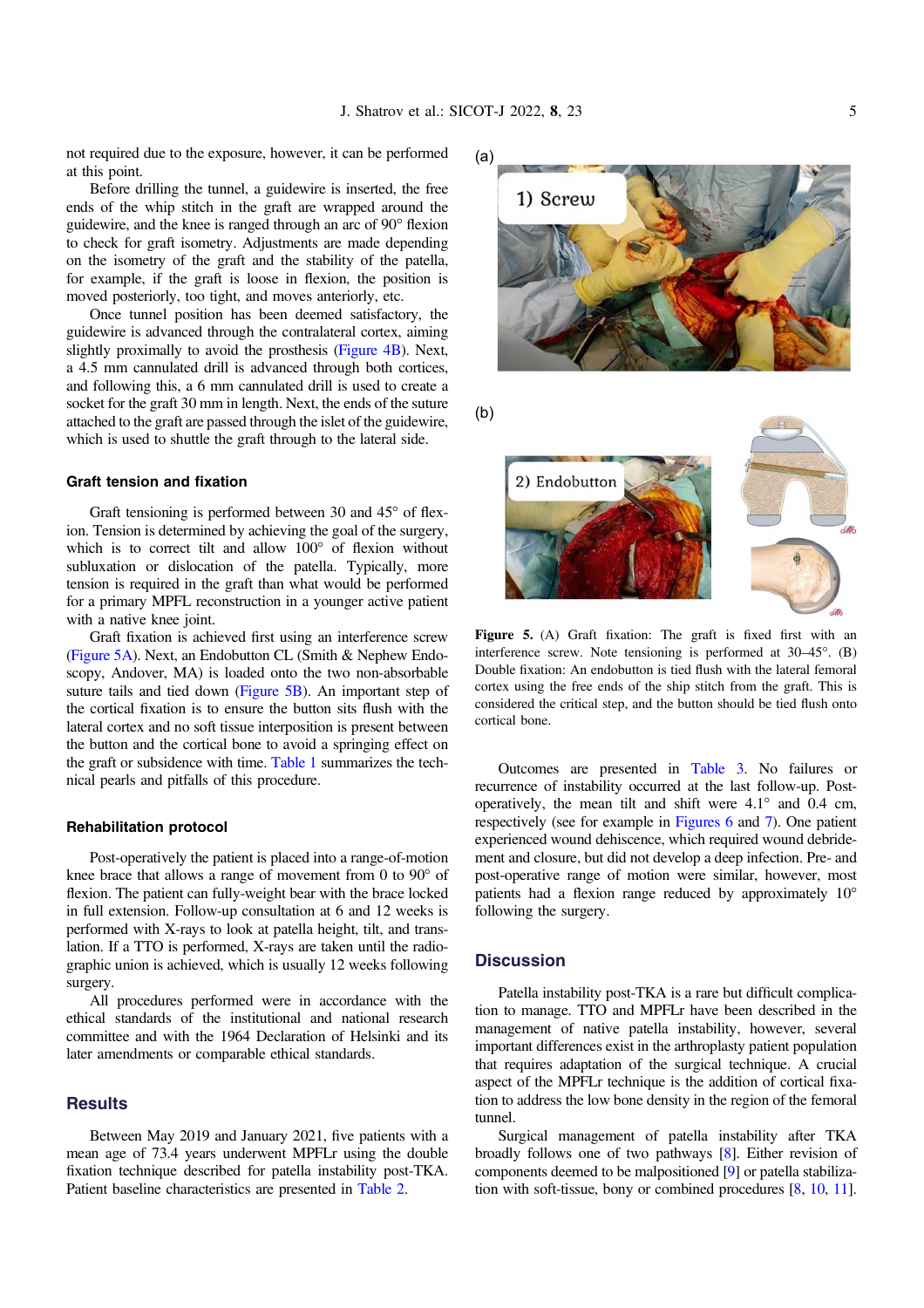#### <span id="page-5-0"></span><sup>6</sup> J. Shatrov et al.: SICOT-J 2022, <sup>8</sup>, 23

Table 1. Pearls and pitfalls.

| Pearls                                                                                       |  |
|----------------------------------------------------------------------------------------------|--|
| Perform an EUA prior to skin incision to confirm the range at which the patella is unstable. |  |

A medial sub-vastus approach is an ideal exposure as it facilitates graft passage and can also be used to access the joint if necessary.

- Using quadriceps tendon autograft allows the graft to remain attached to the patella through its natural attachment and avoids any fixation into the patella being required.
- Leaving a thin cuff myotendinous junction attached to the vastus medialis during harvest facilitates later closure of the defect and creates a small "reefing" effect by advancing the muscle slightly, which will add to the stability of the reconstruction.

Graft tensioning should be performed at  $30-45^\circ$  flexion.

- Tendency for tensioning the graft should be to increase tightness, rather than avoiding over-tensioning like in native patellae MPFL reconstruction.
- Tensioning is performed to correct dislocation, J-tracking, and tilt. Pay attention to the range of flexion that demonstrated patella sub-luxation in the pre-operative EUA to confirm adequate correction and graft tensioning.
- Add cortical fixation to the graft after screw insertion and ensure the button is seated flush on the lateral cortex to avoid the "springing" effect of soft tissue interposition.

Quadriceps tendon graft may be bulky, and to facilitate passage into the tunnel, tubularization of the tip of the graft may be beneficial. Pitfalls

Not performing the TTO if it is indicated prior to the soft tissue reconstruction.

Failure to plan sufficient graft length may compromise the isometry of the graft and the stability of the graft fixation.

Reliance on interference fixation in the supracondylar region of the femur may lead to graft slippage and recurrence of instability due to low BMD in this region post-TKA.

Under tension, the graft is likely to lead to residual instability.

If any additional procedures to the patella are planned, they should be performed first, as the effect on graft tension is unpredictable and, if done following reconstruction, may lead to insufficient graft tension.

| Case<br>no. | Age | Gender | Aetiology of TKA          | Patella           | BMI | <b>ASA</b> | Previous<br>knee<br>surgeries | <b>PS</b> | CDI  | PТ  | <b>ROM</b> | <b>HKA</b> | Femoral<br>rotation | Tibial<br>rotation |
|-------------|-----|--------|---------------------------|-------------------|-----|------------|-------------------------------|-----------|------|-----|------------|------------|---------------------|--------------------|
|             | 70  | F      | Post-traumatic            | <b>Dislocated</b> | 31  | 2          | 4                             | 3.72      | 0.7  | 30  | $0 - 100$  | 181        | Not                 | Not                |
|             |     |        |                           |                   |     |            |                               |           |      |     |            |            | available           | available          |
| 2           | 71  | F      | Idiopathic OA             | Dislocated        | 40  | 3          | 2                             | $-0.5$    | 1.26 | 37  | $0 - 110$  | 178        | $\theta$            | 6                  |
| 3           | 83  | F      | Post-traumatic            | Dislocated        | 30  | 3          | 3                             | 4.46      | 0.71 | 40  | $0 - 85$   | 178        |                     | 11                 |
| 4           | 70  | М      | Revision for<br>infection | Dislocated        | 37  | 3          | 4                             | 5.        | 0.45 | 47  | $0 - 120$  | 177        | 0                   | 5                  |
| 5           | 73  | F      | <b>HTO</b>                | Dislocated        | 35  | 2          | $\mathcal{D}_{\mathcal{L}}$   | 4.7       | 0.45 | -65 | $0 - 130$  | 176        | $-3$                | 10                 |

Table 2. Patient characteristics.

PS = Lateral patella shift measurements (cm). Negative values indicate medial displacement and positive values indicate lateral displacement; PT = Lateral patella tilt; CDI = Caton-Deschamp Index; ROM = Range-of-motion; ASA = American Society of Anaesthesiologist grade; HKA = Hip-Knee-Angle as measure on long leg plain radiograph; BMI = Body mass index; Femoral rotation = As measured on CT scan relative to the trans-epicondylar axis. Negative values indicate external rotation, positive values indicate internal rotation; Tibial rotation = As measured on CT scan relative to the centre of the tibial-tuberosity. Positive values indicate internal rotation.

Implant positioning limits have not been well defined, and revision of well-fixed implants is a morbid procedure associated with bone loss and soft tissue damage that often requires the use of highly constrained implants that have twice the failure rate of primary implants after 10 years [[12](#page-8-0)]. Furthermore, certain implant design features are prone to patellofemoral instability, making them more sensitive to malpositioning [[10](#page-8-0)]. For example, femoral components with symmetrical shallow trochlear grooves are predisposed to patellar subluxation [\[13,](#page-8-0) [14](#page-8-0)]. Alternative approaches to major revision have been advocated, such as a TTO combined with a lateral release [[11](#page-8-0)]. However, the presence of a stem increases the difficulty of this procedure [\[8\]](#page-8-0) and also fails to address the soft tissue imbalance invariably created by the stretching and tearing of medialsided soft tissue structures that occur when the patella dislocates laterally. Vast medialis advancement with lateral release has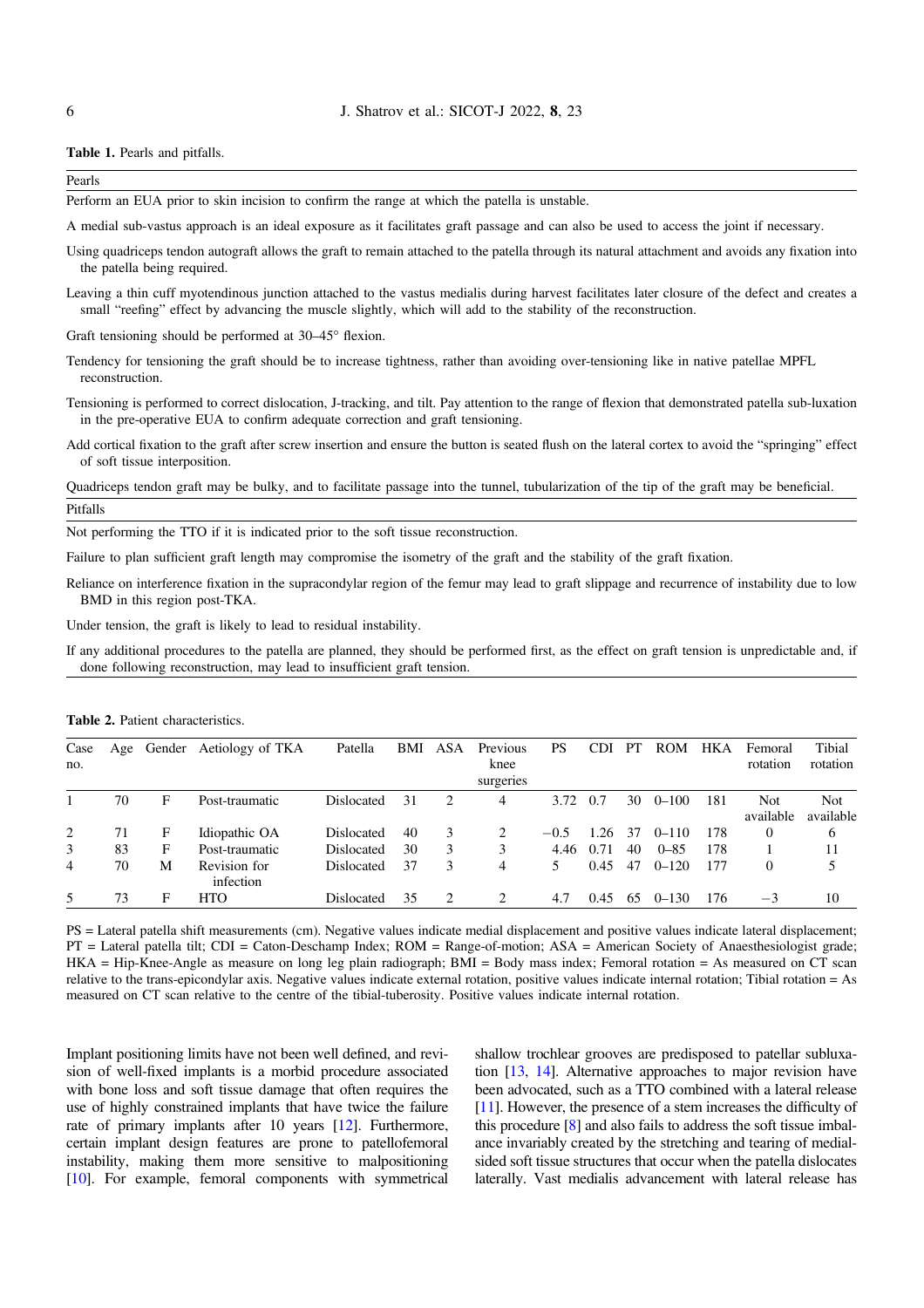<span id="page-6-0"></span>Table 3. Post-operative assessment.

В.

| Case no. | MPFL graft | Additional procedure                            | ROM $(°)$ | Lag | TTO union | Shift | Tilt $(°)$ | <b>CDI</b> |
|----------|------------|-------------------------------------------------|-----------|-----|-----------|-------|------------|------------|
|          | OТ         | TTO, lateral release and patella button revised | $0 - 95$  | No  |           |       | 1.6        | 0.83       |
|          | OТ         | TTO                                             | $0 - 100$ | No  |           | 0.3   | 3.8        | 0.95       |
|          | QT         | TTO, patella resurfaced                         | $0 - 100$ | No  |           | 0.6   |            | 1.1        |
| 4        | OТ         | TTO                                             | $0 - 110$ | No  | 20        | 0.5   |            | 0.96       |
|          | ΟТ         | TTO                                             | $0 - 120$ | Yes |           | 0.7   | 10         | 0.3        |

 $PT$  = Patella tilt (°); PS = Patella shift (mm); ROM = Range-of-motion (°); TTO = Tibial tubercle osteotomy; CDI = Caton-Deschamps Index; QT = Quadriceps tendon autograft.



Figure 6. Pre-MPFL reconstruction. Pre-operative X-rays of a patient with lateral patella dislocation post total knee arthroplasty. (A) AP X-ray. The patella is seen dislocated laterally. (B) Sky-line view demonstrating patella dislocation and patella-tilt of 37°. (C) Lateral profile X-ray.

been described in this setting [[15](#page-8-0)], albeit in a single case study with 8 months follow-up [\[16](#page-8-0)]. Additionally, MPFL<sub>r</sub> has better outcomes for native patella instability compared to VMO advancement, and the plication of tissue that is scarred from multiple previous surgeries and trauma is difficult and may not provide reliable results. MPLFr in this setting has been described using hamstrings [[17](#page-8-0)], however graft attachment to the resurfaced patella is challenging, hence we prefer a graft that utilizes the medial 1/3 of the quadriceps tendon and has been described previously by Van Gennip et al. [\[18](#page-8-0)].

Double fixation is a critical step of the MPLFr procedure as it addresses the poor bone quality that can affect graft stability and is frequently encountered in the supracondylar region of the femur following TKA. Bone mineral density (BMD) in the supracondylar region of the femur following TKA has decreased by 20–45% following TKA [\[19](#page-8-0), [20](#page-8-0)]. Most studies that have reported on MPFLr to treat patella instability post-TKA describe an interference fixation for the graft [\[17,](#page-8-0) [18](#page-8-0)], which relies on compressing the soft tissue against bone to prevent slippage. Load to failure using interference screw fixation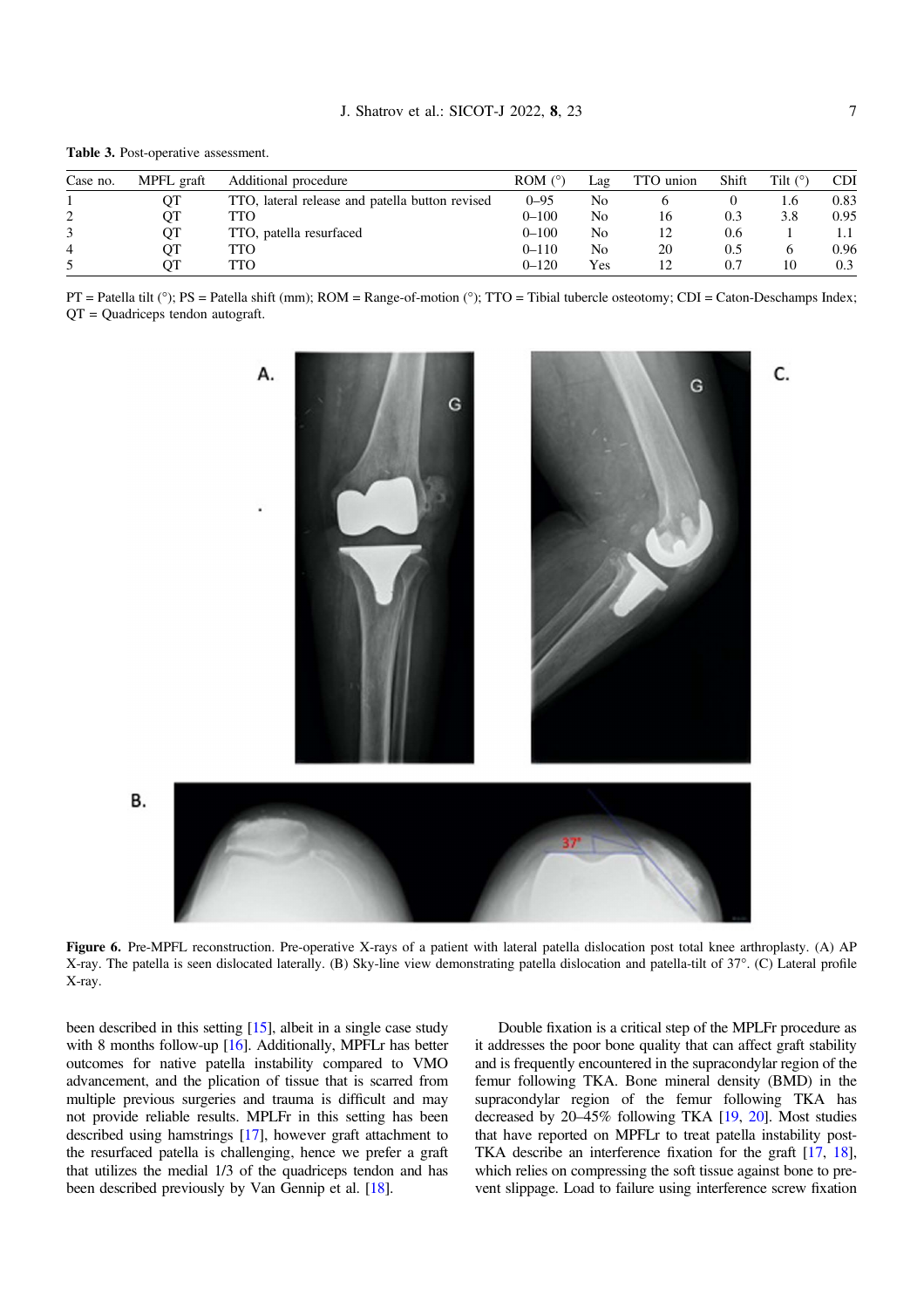<span id="page-7-0"></span>





Ġ

Figure 7. Post-MPFL reconstruction. Post-operative X-rays of the patient from [Figure 1](#page-1-0) were taken at 12 weeks post-surgery. (A) Sky-line view demonstrating patella now centered with a patella tilt of  $6^\circ$ . (B) AP X-ray, the endobutton can be seen sitting flush on the lateral cortex. (C) Lateral profile demonstrating the tibial-tubercle osteotomy and tunnel position. The osteotomy is not yet fully united.

is directly related to BMD due to graft slippage at significantly lower forces than alternative methods during biomechanical testing [\[21\]](#page-8-0).

### **Conclusion**

This paper describes a surgical technique to perform a TTO and MPFLr for patella instability post-TKA. The described method highlights key adaptations to address the unique challenges in this patient population.

# Conflict of interest

JS, GF, AC, CB: Declare that they have no conflict of interest.

ES: Consultant for Corin. Institutional research support from Corin, Amplitude.

SL: Royalties from Smith Nephew and Stryker. Consultant for Stryker, Smith Nephew, Heraeus, Depuy Synthes, Groupe Lepine; Institutional research support from Corin, Amplitude; Editorial Board for Journal of Bone and Joint Surgery (Am).

## Funding

This research did not receive any specific grant from funding agencies in the public, commercial, or not-for-profit sectors.

#### Ethical approval

All procedures were performed in accordance with the ethical standards of the institutional and/or national research committee, the 1964 Helsinki declaration, and its later amendments or comparable ethical standards.

# Informed consent

Written informed consent was obtained from the patients and/or families.

## Authors contributions

J. Shatrov: Manuscript writing, editing, conceptualization, and visualization; C. Batailler: Manuscript writing, conceptualization, and visualization; G. Fournier: Manuscript writing, conceptualization, and visualization; A. Colas: Manuscript writing, conceptualization, and visualization; E. Servien: Manuscript writing, conceptualization, and visualization; S. Lustig: Conceptualization, original manuscript writing, editing.

Acknowledgements. The authors would like to thank Marc Donon for his assistance with the illustrations.

## Data availability

The video is available at the following URL: [https://www.](https://www.youtube.com/watch?v=WGAB5s5nnao) [youtube.com/watch?v=WGAB5s5nnao.](https://www.youtube.com/watch?v=WGAB5s5nnao)

### **References**

1. Eisenhuth SA, Saleh KJ, Cui Q, Clark CR, Brown TE (2006) Patellofemoral instability after total knee arthroplasty. Clin Orthop Relat Res 446, 149–160.